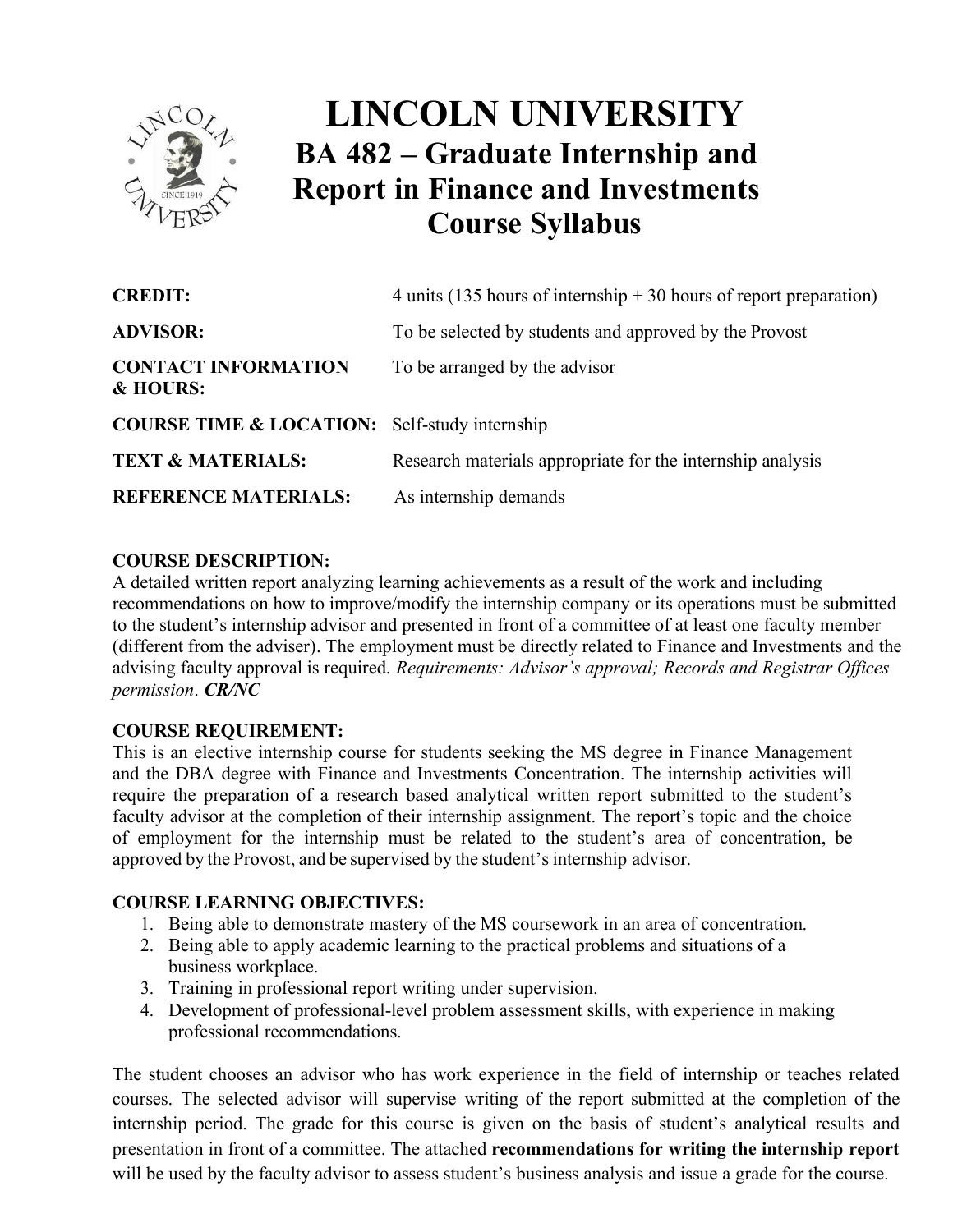#### **COURSE PROCESS AND STRUCTURE:**

1. During the initial registration, students taking a graduate internship course should submit the following documents to the Records Office:

A). **Proposal Approval Form** filled in by the student and by the proposed LU faculty advisor (The form is attached);

B)\*. A **job offer letter** from the host organization with the name, title, full contact information, and signature of a person responsible for hiring in the company;

C)\*. Completed **Agreement for Internship** signed by the work supervisor and the LU faculty advisor (form is attached).

\***NOTE:** The **Job Offer Letter** and **Agreement for Internship** form must be submitted within **30 days**  after the classes begin. Failure to submit these documents at appropriate time may result in cancellation of the internship. These documents are not required for registration if the actual work was performed earlier and only the report should be written.

- 2. During the internship terms, students should submit the **Progress Form (form is attached)** to the Registrar Office at the appropriate times (described in the form), filled in and signed by the LU faculty advisor.
- **3.** The internship report shall have three components: descriptive, analytical, and documentary. Each of these components must be complete. The analytical component will be weighted as 50% of the grade for the report, with the descriptive and documentary components each weighted as 25% of the grade for the report. Grade is assigned by the advisor and reviewer.
- 4. The student's advisor must sign off certifying the completion of the internship requirements and suggest the presentation and a committee/reviewer for it.
- 5. The student's advisor may request the student to make corrections or revisions to their written report before assigning a grade if necessary.
- 6. The extension of the internship to the second term is allowed only if at least 60% of the work has been completed at the end of the initial internship term. If the achieved percentage is less than 60%, a grade **Y** (no basis for grade) or **NC** (no credit) will be given for the internship course. In such cases, students wishing to continue the internship in the subsequent academic term will have to re-register this course (4 units) in that term.
- 7. If the students change either the internship employer (company) or LU faculty advisor, they must re-register the course as stated above in 6.
- 8. If the achieved percentage is 60% or above in the first internship term, and if the student wishes to continue working with the same employer and LU faculty advisor, the course can be extended for one additional term with 1 unit.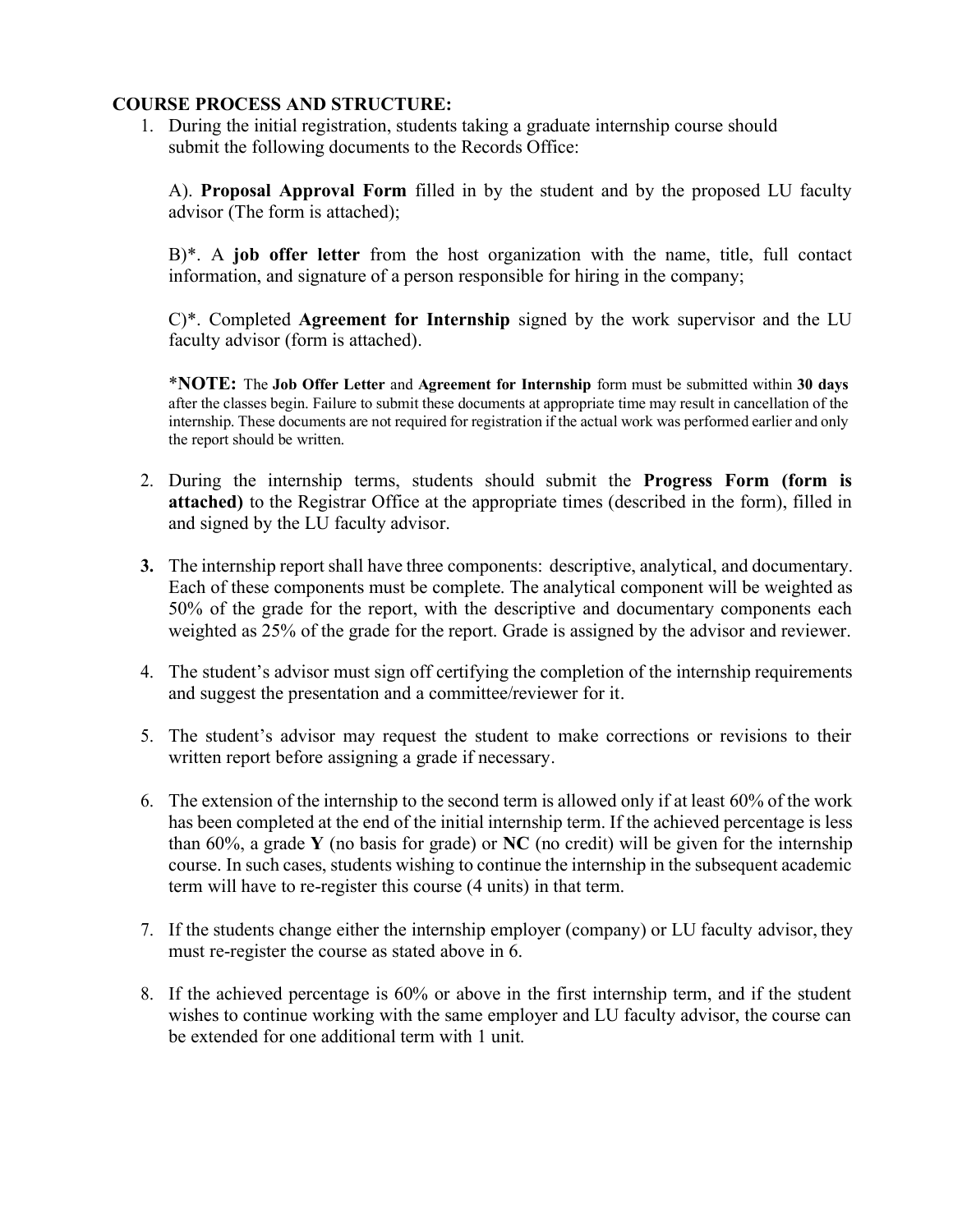- 9. If the internship is continuing with the same company and the original job offer did not specify the expiration date of the work, a new job offer letter is not required for the next term with the student's personal statement declaring that it is the same company internship.
- 10. The **Intern's Evaluation** form should be submitted to the Registrar and Records Offices after completion of the course.

# **COURSE LEARNING OUTCOMES (CLOs):**

 **CLO 1:** Students are expected to gain applied knowledge in the area of Finance and Investments (FI) through real-life work experience. **Evaluation by the employer**.

 **CLO 2:** Developing an ability to decide which theories, ideas, or concepts might be applied to the world of real business in the field of their concentration and to assess the efficiency of the tool(s) learned. Ability to apply course-learned theoretical knowledge and to find practical solutions to problems at the workplace.

**CLO 3:** Being able to demonstrate the development of new skills, such as: new software; handling a variety of situations simultaneously; organizing or analyzing data, records, or budgets; improving teamwork; improving writing or speaking abilities.

 **CLO 4:** Students are expected to make practical suggestions on how to improve operations, management, or leadership styles in order to increase efficiency at their place of internship.

**Internship report and presentation evaluated by the adviser and a committee.**

# **COMPONENTS OF THE REPORT:**

## **Descriptive Component:**

The report's descriptive component should introduce the report and be brief in relation to the central analytical component of the work. These questions should be addressed in the introductory descriptive summary: What is the background and specific business of the company and/or department in which the internship was performed? What work was performed for the company? What was the intern's job title? What were the internship duties, work assignments, and projects completed? Why/how were these tasks important to the organization? Why were they assigned? Why are they significant? What courses completed at Lincoln University were the most or the least applicable to the internship? What distinctions between classroom education and on-the-job internship experience would you make? Finally, how did the internship contribute to the student's career goals? The faculty advisor may require additional descriptive text.

#### **Analytical Component:**

The analytical component, the major focus of the report, requires the student to address a specific topic, subject, issue, question, or problem related to the work of their internship placement. This topic may be based on work assigned the student by the internship supervisor or on an additional analysis of an issue related to the internship. This topic must be selected in consultation with the faculty internship report advisor by the end of the first month of the internship. The analytical component should relate academic knowledge to practical experience. Its purpose is to help the student develop written and analytical skills. The student will not only gather information but interpret, organize and present it clearly and understandably. Whatever style of analysis is undertaken with the approval of the faculty advisor, the analytical component must conclude with specific practical recommendations related to the matter analyzed.

## **Documentary Component:**

All documentation necessary to demonstrate the fulfillment of all University and work place requirements should be attached to the report. This should include a copy of the original internship proposal as well as any assessment made of student work by student or others, especially if the